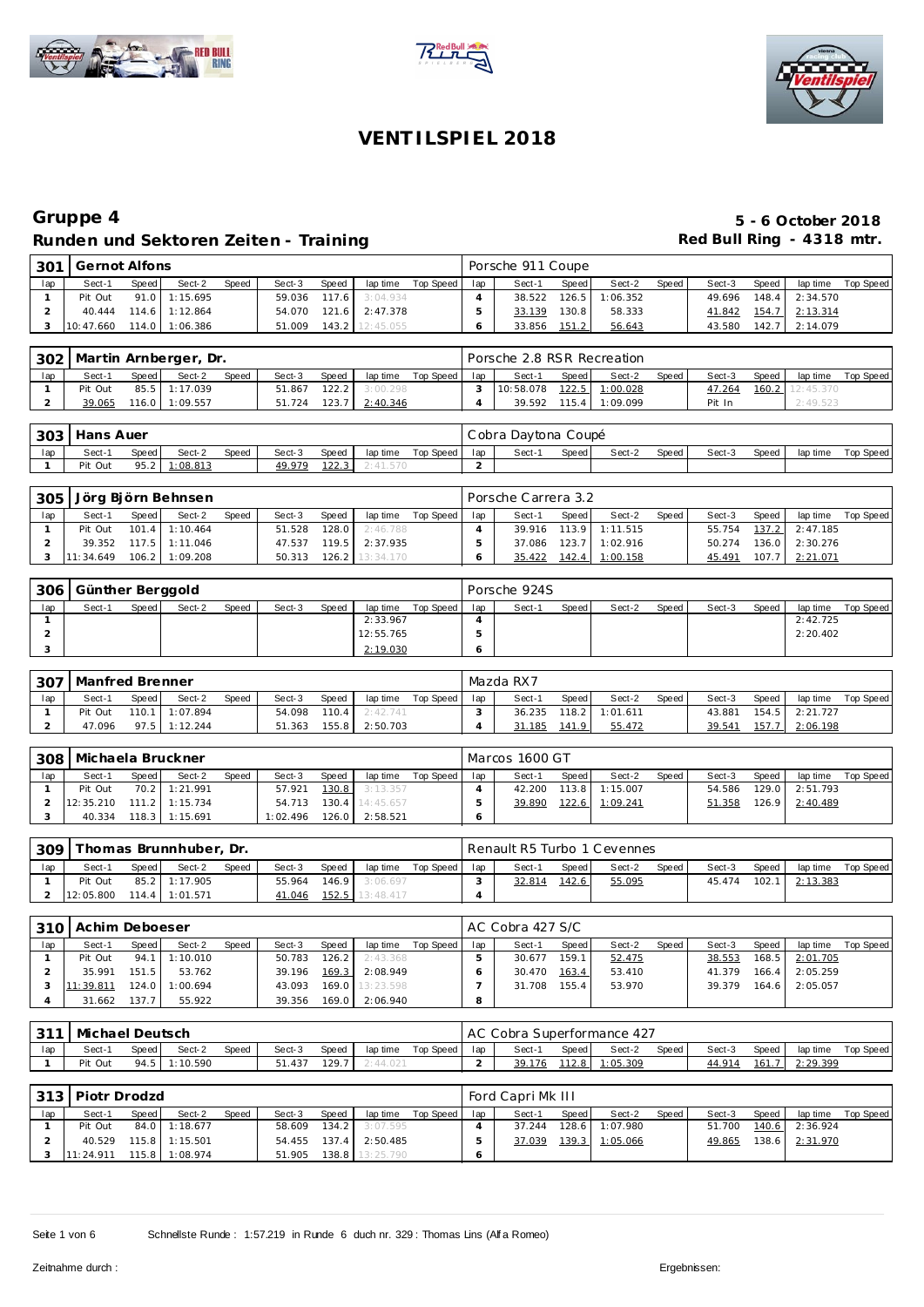





|     | 314   Günther Ecke |        |                  |       |        |       |                  |           |     | Volvo V1800 |       |        |       |        |       |          |           |
|-----|--------------------|--------|------------------|-------|--------|-------|------------------|-----------|-----|-------------|-------|--------|-------|--------|-------|----------|-----------|
| lap | Sect-1             | Speed, | Sect-2           | Speed | Sect-3 | Speed | lap time         | Top Speed | lap | Sect-1      | Speed | Sect-2 | Speed | Sect-3 | Speed | lap time | Top Speed |
|     | Pit Out            |        | $119.5$ 1:05.362 |       | 46.159 |       | $114.9$ 2:26.365 |           |     | 33.571      | 150.6 | 59.048 |       | 42.899 | 142.5 | 2:15.518 |           |
|     | 11:18.524          | 135.1  | 1:02.811         |       | 43.476 |       | 143.0 13:04.811  |           |     | 33.695      | 150.0 | 58.346 |       | 42.841 | 141.9 | 2:14.882 |           |
|     | 34.576             | 153.0  | 58.617           |       | 42.419 | 147.7 | 2:15.612         |           |     |             |       |        |       |        |       |          |           |

| 315 | Werner Federer |       |                  |       |        |       |          |           |     | Ford GT40 CAV |       |          |       |        |       |          |           |
|-----|----------------|-------|------------------|-------|--------|-------|----------|-----------|-----|---------------|-------|----------|-------|--------|-------|----------|-----------|
| lap | Sect-1         | Speed | Sect-2           | Speed | Sect-3 | Speed | lap time | Top Speed | lap | Sect-1        | Speed | Sect-2   | Speed | Sect-3 | Speed | lap time | Top Speed |
|     | Pit Out        |       | 94.8 1:14.852    |       | 49.396 | 120.7 | 2:50.701 |           |     | Pit Out       | 118.0 | 1:00.175 |       | 46.742 | 161.4 |          |           |
|     | 37.492         |       | $110.1$ 1:14.917 |       | Pit In |       | 2:59.560 |           |     | 35.709        | 123.2 | 1:01.602 |       | Pit In |       | 2:46.272 |           |

|     | 316   Stefan Fiala, Ing. |       |                |       |        |       |                       |           |     | Porsche 944 |       |                    |       |        |       |                |           |
|-----|--------------------------|-------|----------------|-------|--------|-------|-----------------------|-----------|-----|-------------|-------|--------------------|-------|--------|-------|----------------|-----------|
| lap | Sect-1                   | Speed | Sect-2         | Speed | Sect-3 | Speed | lap time              | Top Speed | lap | Sect-1      | Speed | Sect-2             | Speed | Sect-3 | Speed | lap time       | Top Speed |
|     | Pit Out                  |       | 84.7 1:13.592  |       |        |       | 55.078 114.5 3:02.485 |           |     | 35.882      |       | 121.2 1:05.134     |       | 49.197 | 131.1 | 2:30.213       |           |
|     | 40.740                   |       | 115.0 1:08.156 |       | 51.361 |       | 134.8 2:40.257        |           |     | 36.077      |       | $141.5$   1:00.654 |       | 42.059 |       | 140.3 2:18.790 |           |
|     | 11:00.660                |       | 126.1 1:02.281 |       | 44.229 |       | 139.2 12:47.170       |           |     | 33.554      | 146.1 | 58.734             |       | 42.104 |       | 139.4 2:14.392 |           |

| 318 | l Eduard Fröschl |       |        |              |        |       |           |           |     | Porsche 911 Carrera RSR |       |        |         |        |       |          |           |
|-----|------------------|-------|--------|--------------|--------|-------|-----------|-----------|-----|-------------------------|-------|--------|---------|--------|-------|----------|-----------|
| lap | Sect-1           | Speed | Sect-2 | <b>Speed</b> | Sect-3 | Speed | lap time  | Top Speed | lap | Sect-1                  | Speed | Sect-2 | Speed i | Sect-3 | Speed | lap time | Top Speed |
|     | Pit Out          |       |        |              |        |       | 2:25.437  |           |     |                         |       |        |         |        |       | 2:08.568 |           |
|     |                  |       |        |              |        |       | 2:13.684  |           |     |                         |       |        |         |        |       | 2:04.676 |           |
|     |                  |       |        |              |        |       | 16:45.811 |           |     |                         |       |        |         |        |       |          |           |

| 319 | l Mario Gold |       |                  |       |        |       |                        |           |     | Porsche 911 Targa |       |                       |       |        |       |                  |           |
|-----|--------------|-------|------------------|-------|--------|-------|------------------------|-----------|-----|-------------------|-------|-----------------------|-------|--------|-------|------------------|-----------|
| lap | Sect-1       | Speed | Sect-2           | Speed | Sect-3 | Speed | lap time               | Top Speed | lap | Sect-1            | Speed | Sect-2                | Speed | Sect-3 | Speed | lap time         | Top Speed |
|     | Pit Out      |       | 74.1 1:22.099    |       |        |       | 59.133 107.0 3:13.161  |           |     | 41.374            |       | 118.0 1:14.447        |       | 54.407 |       | $116.9$ 2:50.228 |           |
|     | 12:17.282    |       | $100.8$ 1:14.053 |       |        |       | 55.669 111.9 14:27.004 |           |     |                   |       | 46.592 106.6 1:13.261 |       | 49.158 |       | 137.6 2:49.011   |           |
|     | 41.814       |       | $117.3$ 1:15.576 |       | 58.941 | 124.6 | 2:56.331               |           |     |                   |       |                       |       |        |       |                  |           |

| 32 <sub>C</sub> | Martin Hartmann |       |          |       |        |         |           |           |     | Opel Manta B |       |        |       |        |       |          |           |
|-----------------|-----------------|-------|----------|-------|--------|---------|-----------|-----------|-----|--------------|-------|--------|-------|--------|-------|----------|-----------|
| lap             | Sect-1          | Speed | Sect-2   | Speed | Sect-3 | Speed   | lap time  | Top Speed | lap | Sect-1       | Speed | Sect-2 | Speed | Sect-3 | Speed | lap time | Top Speed |
|                 | Pit Out         | 131.6 | 1:00.633 |       | 41.729 | 153.4   | 2:16.446  |           |     | 32.417       | 154.5 | 56.783 |       | 46.256 | 147.9 | 2:15.456 |           |
|                 | 31.949          | 157.9 | 56.444   |       | 42.735 | 151.7   | 2.11128   |           |     | 174<br>32.7  | 154.1 | 54.378 |       | 39.032 | 156.7 | 2:05.584 |           |
|                 | 31.820          | 159.5 | 59.897   |       | 41.508 | 78.0    | 2:13.225  |           |     | 30.828       | 169.9 | 53.185 |       | 38.082 | 160.7 | 2:02.095 |           |
|                 | 11:11.354       | 112.7 | 59.080   |       | 39.999 | 156.5 l | 12:50.433 |           |     |              |       |        |       |        |       |          |           |

| 321 | Mario Hartmann |        |                |              |        |       |           |           |     | <b>BMW 2002</b> |       |        |         |        |       |          |           |
|-----|----------------|--------|----------------|--------------|--------|-------|-----------|-----------|-----|-----------------|-------|--------|---------|--------|-------|----------|-----------|
| lap | Sect-1         | Speed  | Sect-2         | <b>Speed</b> | Sect-3 | Speed | lap time  | Top Speed | lap | Sect-1          | Speed | Sect-2 | Speed i | Sect-3 | Speed | lap time | Top Speed |
|     | Pit Out        |        | 61.7 1:15.926  |              | 54.012 | 149.6 | 3:03.905  |           |     | 32.263          | 137.2 | 56.499 |         | 39.860 | 159.1 | 2:08.622 |           |
|     | 33.205         |        | 152.3 1:00.663 |              | 44.628 | 72.2  | 2:18.496  |           |     | 30.457          | 164.7 | 52.253 |         | 37.559 | 160.7 | 2:00.269 |           |
|     | 10:59.124      | 112.11 | 57.748         |              | 40.171 | 153.2 | 12:37.043 |           |     | 31.224          | 163.4 | 51.926 |         | 37.688 | 155.4 | 2:00.838 |           |

|     | 322   Claus Hasslinger |       |                  |       |              |                        |                 |           |     | Porsche 944 |       |                       |       |        |       |                |           |
|-----|------------------------|-------|------------------|-------|--------------|------------------------|-----------------|-----------|-----|-------------|-------|-----------------------|-------|--------|-------|----------------|-----------|
| lap | Sect-1                 | Speed | Sect-2           | Speed | Sect-3       | Speed                  | lap time        | Top Speed | lap | Sect-1      | Speed | Sect-2                | Speed | Sect-3 | Speed | lap time       | Top Speed |
|     | Pit Out                |       | 82.6 1:17.480    |       | 55.109       | $126.0$ $\blacksquare$ | 3:03.203        |           |     |             |       | 37.172 112.8 1:09.348 |       | 50.139 |       | 137.9 2:36.659 |           |
|     | 39.354                 |       | $112.6$ 1:11.367 |       | 46.578 137.9 |                        | 2:37.299        |           |     | 38.496      |       | 140.6 1:01.402        |       | 42.543 |       | 140.6 2:22.441 |           |
|     | 11:07.790              |       | $111.0$ 1:03.512 |       | 45.141       |                        | 137.9 12:56.443 |           |     | 34.768      | 159.3 | 57.010                |       | 41.948 |       | 140.8 2:13.726 |           |

| 323 | Andreas Heinzl |       |                 |              |        |       |                         |           |     | <b>BMW CSI Schnitzer</b> |       |                  |       |        |       |                |           |
|-----|----------------|-------|-----------------|--------------|--------|-------|-------------------------|-----------|-----|--------------------------|-------|------------------|-------|--------|-------|----------------|-----------|
| lap | Sect-1         | Speed | Sect-2          | <b>Speed</b> | Sect-3 | Speed | lap time                | Top Speed | lap | Sect-1                   | Speed | Sect-2           | Speed | Sect-3 | Speed | lap time       | Top Speed |
|     | Pit Out        |       | $92.9$ 1:15.791 |              | 56.826 | 135.0 | 3:02.468                |           |     | 37.192                   |       | $120.3$ 1:04.616 |       | 45.278 |       | 142.7 2:27.086 |           |
|     | 40.206         |       | 108.1 1:05.724  |              |        |       | 47.110  134.5  2:33.040 |           |     | 35.889                   |       | 135.6 1:02.006   |       | 45.630 |       | 143.0 2:23.525 |           |
|     | 10:54.583      |       | 104.5 1:07.405  |              | 49.320 |       | 137.9 12:51.308         |           |     | 35.389                   |       | 144.3 1:02.057   |       | 43.895 |       | 143.4 2:21.341 |           |

| 324 | Fendi Huber |       |                  |       |        |       |                       |           |     | Porsche 911 |       |                  |       |        |       |                    |           |
|-----|-------------|-------|------------------|-------|--------|-------|-----------------------|-----------|-----|-------------|-------|------------------|-------|--------|-------|--------------------|-----------|
| lap | Sect-1      | Speed | Sect-2           | Speed | Sect-3 | Speed | lap time              | Top Speed | lap | Sect-1      | Speed | Sect-2           | Speed | Sect-3 | Speed | lap time           | Top Speed |
|     | Pit Out     |       | $83.0$ 1:18.616  |       | 54.558 | 127.5 | 3:03.102              |           |     | 38.577      |       | 129.7 1:04.798   |       | 49.553 | 136.5 | 2:32.928           |           |
|     | 39.612      |       | $110.0$ 1:12.747 |       |        |       | 48.754 134.2 2:41.113 |           |     | 37.286      |       | $130.2$ 1:04.343 |       | 45.687 |       | $135.3$ $2:27.316$ |           |
|     | 11:10.114   |       | 125.9 1:08.091   |       | 46.102 |       | 133.2 13:04.307       |           |     | 34.885      | 150.6 | 58.007           |       | 43.285 |       | 141.2 2:16.177     |           |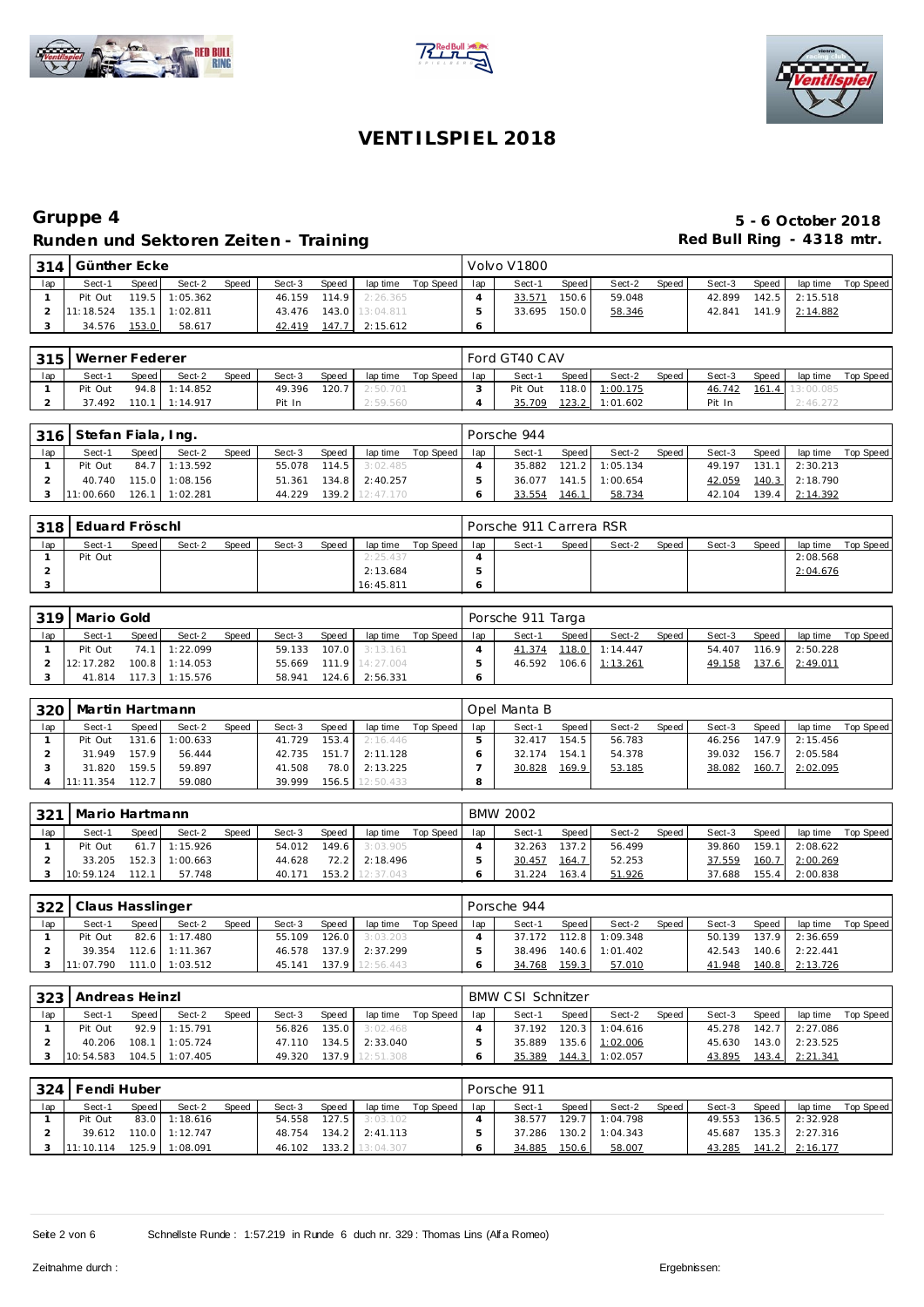





|     |           | 325   Franz Kemptner<br>Speed<br>Speed<br>Speed<br>Sect-2<br>Sect-3<br>Sect-1<br>lap time<br>$81.9$ 1:18.351<br>55.542 116.9 3:04.016<br>Pit Out |                  |  |        |  |                  |           |     | Ferrari 308 GTS TARGA |       |                |       |        |       |                |           |
|-----|-----------|--------------------------------------------------------------------------------------------------------------------------------------------------|------------------|--|--------|--|------------------|-----------|-----|-----------------------|-------|----------------|-------|--------|-------|----------------|-----------|
| lap |           |                                                                                                                                                  |                  |  |        |  |                  | Top Speed | lap | Sect-1                | Speed | Sect-2         | Speed | Sect-3 | Speed | lap time       | Top Speed |
|     |           |                                                                                                                                                  |                  |  |        |  |                  |           |     | 39.647                |       | 127.7 1:07.810 |       | 55.600 | 129.8 | 2:43.057       |           |
|     | 40.245    |                                                                                                                                                  | 133.1 1:06.227   |  | 49.394 |  | $132.4$ 2:35.866 |           |     | 38.662                |       | 130.8 1:05.864 |       | 46.862 |       | 134.0 2:31.388 |           |
|     | 10:57.688 |                                                                                                                                                  | $114.5$ 1:07.542 |  | 50.124 |  | 131.9 12:55.354  |           |     | 37.054                |       | 122.6 1:03.105 |       | 47.723 | 131.5 | 2:27.882       |           |

| 326 l | Thomas Körpert             |       |                         |       |        |       |                        |           |     | Seat 124 LS |       |                       |       |        |       |                       |           |
|-------|----------------------------|-------|-------------------------|-------|--------|-------|------------------------|-----------|-----|-------------|-------|-----------------------|-------|--------|-------|-----------------------|-----------|
| lap   | Sect-1                     | Speed | Sect-2                  | Speed | Sect-3 | Speed | lap time               | Top Speed | lap | Sect-1      | Speed | Sect-2                | Speed | Sect-3 | Speed | lap time              | Top Speed |
|       | Pit Out                    |       | 83.2 1:16.887           |       |        |       | 55.498 127.4 3:02.409  |           |     | 39.862      |       | 102.9 1:09.152        |       | 51.505 | 127.7 | 2:40.519              |           |
|       |                            |       | 39.475  126.2  1:12.506 |       | 50.707 | 132.5 | 2:42.688               |           |     |             |       | 39.156 111.3 1:10.166 |       |        |       | 46.562 134.0 2:35.884 |           |
|       | $10:55.175$ 111.5 1:06.108 |       |                         |       |        |       | 49.012 131.1 12:50.295 |           |     | 36.808      |       | 122.9 1:03.393        |       | 47.748 |       | 126.6 2:27.949        |           |

| 327 | l Peter Kristek |       |                  |       |        |        |                       |             |     | Renault Alpine A310V6 GT4 |         |                |         |        |       |                  |           |
|-----|-----------------|-------|------------------|-------|--------|--------|-----------------------|-------------|-----|---------------------------|---------|----------------|---------|--------|-------|------------------|-----------|
| lap | Sect-1          | Speed | Sect-2           | Speed | Sect-3 | Speed, | lap time              | Top Speed I | lap | Sect-1                    | Speed I | Sect-2         | Speed i | Sect-3 | Speed | lap time         | Top Speed |
|     | Pit Out         |       | 84.9 1:13.993    |       |        |        | 49.473 143.8 2:51.233 |             |     | 35.918                    |         | 146.5 1:01.818 |         | 43.526 |       | 141.9 2:21.262   |           |
|     | 34.805          |       | 117.0 1:02.502   |       |        |        | 45.498 145.9 2:22.805 |             |     | 32.992                    | 140.9   | 58.287         |         | 43.239 |       | $145.2$ 2:14.518 |           |
|     | 11:25.160       |       | $110.3$ 1:06.894 |       | 49.247 |        | $141.7$   13:21.301   |             |     | 32.802                    | 163.2   | 57.953         |         | 42.481 | 144.6 | 2:13.236         |           |

| 328 | Christian Lins |       |               |              |        |       |                       |           |     | Alfa Romeo 75 |       |        |       |        |       |                       |           |
|-----|----------------|-------|---------------|--------------|--------|-------|-----------------------|-----------|-----|---------------|-------|--------|-------|--------|-------|-----------------------|-----------|
| lap | Sect-1         | Speed | Sect-2        | <b>Speed</b> | Sect-3 | Speed | lap time              | Top Speed | lap | Sect-1        | Speed | Sect-2 | Speed | Sect-3 | Speed | lap time              | Top Speed |
|     | Pit Out        |       | 74.8 1:16.153 |              |        |       | 55.690 119.7 3:06.420 |           |     | 33.138        | 156.3 | 55.372 |       | 38.759 | 148.4 | 2:07.269              |           |
|     | 12:02.675      | 121.4 | 58.695        |              | 39.702 |       | 144.6 13:41.072       |           |     | 32.694        | 159.1 | 57.345 |       |        |       | 44.717 141.9 2:14.756 |           |
|     | 33.657         | 157.7 | 55.623        |              | 39.197 |       | 146.3 2:08.477        |           |     | 35.534        | 144.5 | 56.132 |       | 41.921 |       | 145.9 2:13.587        |           |

| 329 | Thomas Lins |        |                |       |        |       |           |           |     | Alfa Romeo Giulia Super |       |        |       |        |       |          |           |
|-----|-------------|--------|----------------|-------|--------|-------|-----------|-----------|-----|-------------------------|-------|--------|-------|--------|-------|----------|-----------|
| lap | Sect-1      | Speed  | Sect-2         | Speed | Sect-3 | Speed | lap time  | Top Speed | lap | Sect-1                  | Speed | Sect-2 | Speed | Sect-3 | Speed | lap time | Top Speed |
|     | Pit Out     |        | 67.2 1:19.807  |       | 56.510 | 117.6 | 3:04.534  |           |     | 29.812                  | 166.5 | 57.030 |       | 41.186 | 158.1 | 2:08.028 |           |
|     | 38.839      |        | 121.1 1:05.901 |       | 44.994 | 91.7  | 2:29.734  |           |     | 29.743                  | 169.3 | 51.939 |       | 38.042 | 157.9 | 1:59.724 |           |
|     | 11:10.378   | 132.61 | 55.466         |       | 38.798 | 156.7 | 12:44.642 |           |     | 29.567                  | 73.7  | 50.906 |       | 36.746 | 159.3 | 1:57.219 |           |

| 330 | Stephan Lochner |       |                |              |        |           |           |           |     | Porsche 911T |       |        |       |        |       |          |           |
|-----|-----------------|-------|----------------|--------------|--------|-----------|-----------|-----------|-----|--------------|-------|--------|-------|--------|-------|----------|-----------|
| lap | Sect-1          | Speed | Sect-2         | <b>Speed</b> | Sect-3 | Speed     | lap time  | Top Speed | lap | Sect-1       | Speed | Sect-2 | Speed | Sect-3 | Speed | lap time | Top Speed |
|     | Pit Out         |       | 75.7 1:11.714  |              | 49.129 | 134.0     | 2:55.526  |           |     | 32.206       | 160.5 | 53.010 |       | 39.097 | 155.6 | 2:04.313 |           |
|     | 35.240          |       | 144.9 1:02.950 |              | 43.517 | $149.2$   | 2:21.707  |           |     | 30.700       | 175.1 | 52.828 |       | 38.533 | 160.5 | 2:02.061 |           |
|     | 11:00.611       | 129.9 | 59.795         |              | 43.240 | $151.3$ I | 12:43.646 |           |     | 30.324       | 172.1 | 52.289 |       | 39.664 | 127.8 | 2:02.277 |           |

| 331 | Dominik Makolm |       |                  |              |        |       |                        |             |     | Mitsubishi Starion Turbo |       |                |       |        |       |                  |           |
|-----|----------------|-------|------------------|--------------|--------|-------|------------------------|-------------|-----|--------------------------|-------|----------------|-------|--------|-------|------------------|-----------|
| lap | Sect-1         | Speed | Sect-2           | <b>Speed</b> | Sect-3 | Speed | lap time               | Top Speed I | lap | Sect-1                   | Speed | Sect-2         | Speed | Sect-3 | Speed | lap time         | Top Speed |
|     | Pit Out        |       | 83.7 1:15.474    |              | 55.723 | 125.4 | 3:01.444               |             |     | 37.293                   |       | 154.3 1:01.132 |       | 42.839 |       | $139.4$ 2:21.264 |           |
|     | 38.904         |       | $113.3$ 1:15.070 |              | 51.737 | 140.4 | 2:45.711               |             |     | 33.228                   | 165.9 | 58.663         |       | 41.222 |       | 140.8 2:13.113   |           |
|     | 10:44.864      |       | 105.7 1:10.490   |              | 45.107 |       | <b>139.7</b> 12:40.461 |             |     | 34.435                   | 143.6 | 58.584         |       | 42.003 |       | $143.8$ 2:15.022 |           |

|     | <sup>1</sup> 332   Alexander Menhofer, MSc. |       |                    |       |        |       |                        |             |     | Porsche 911 ST |       |          |       |        |       |          |           |
|-----|---------------------------------------------|-------|--------------------|-------|--------|-------|------------------------|-------------|-----|----------------|-------|----------|-------|--------|-------|----------|-----------|
| lap | Sect-1                                      | Speed | Sect-2             | Speed | Sect-3 | Speed | lap time               | Top Speed I | lap | Sect-1         | Speed | Sect-2   | Speed | Sect-3 | Speed | lap time | Top Speed |
|     | Pit Out                                     |       | 80.2 1:17.654      |       | 54.700 |       | $143.0$ 3:02.276       |             |     | 36.973         | 121.0 | 1:03.055 |       | 44.557 | 161.2 | 2:24.585 |           |
|     | 35.434                                      |       | $141.5$   1:03.222 |       | 45.781 |       | 154.1 2:24.437         |             |     | 31.541         | 167.2 | 55.417   |       | Pit In |       | 2:18.493 |           |
|     | 11:20.598                                   | 121.8 | 59.040             |       |        |       | 46.518 157.4 13:06.156 |             |     |                |       |          |       |        |       |          |           |

| 333 | Paul Müller |       |                  |              |        |       |                 |           |     | Porsche 924 S |       |                  |       |        |       |                |           |
|-----|-------------|-------|------------------|--------------|--------|-------|-----------------|-----------|-----|---------------|-------|------------------|-------|--------|-------|----------------|-----------|
| lap | Sect-1      | Speed | Sect-2           | <b>Speed</b> | Sect-3 | Speed | lap time        | Top Speed | lap | Sect-1        | Speed | Sect-2           | Speed | Sect-3 | Speed | lap time       | Top Speed |
|     | Pit Out     |       | 85.7 1:18.609    |              | 55.387 | 134.7 | 3:06.692        |           |     | 37.511        |       | $129.9$ 1:03.438 |       | 43.944 |       | 139.7 2:24.893 |           |
|     | 35.764      |       | $134.2$ 1:03.073 |              | 55.279 | 63.1  | 2:34.116        |           |     | 34.174        |       | 152.1 1:03.111   |       | 45.380 |       | 138.8 2:22.665 |           |
|     | 10:49.882   |       | $110.1$ 1:04.442 |              | 51.077 |       | 133.5 12:45.401 |           |     | 34.603        | 144.1 | 1:03.055         |       | 44.281 |       | 137.8 2:21.939 |           |

| 334 | Karl Neubauer |       |                  |              |        |       |                 |           |     | VW Käfer 1303 |       |                  |       |        |       |                         |           |
|-----|---------------|-------|------------------|--------------|--------|-------|-----------------|-----------|-----|---------------|-------|------------------|-------|--------|-------|-------------------------|-----------|
| lap | Sect-1        | Speed | Sect-2           | <b>Speed</b> | Sect-3 | Speed | lap time        | Top Speed | lap | Sect-1        | Speed | Sect-2           | Speed | Sect-3 | Speed | lap time                | Top Speed |
|     | Pit Out       |       | 63.2 1:20.952    |              | 55.636 | 130.4 | 3:06.961        |           |     | 34.296        |       | 136.8 1:01.998   |       | 49.836 |       | $141.9$ 2:26.130        |           |
|     | 39.063        |       | $126.1$ 1:06.624 |              | 45.450 | 88.9  | 2:31.137        |           |     | 37.378        |       | $115.6$ 1:12.114 |       |        |       | 44.842  148.4  2:34.334 |           |
|     | 11:08.396     |       | 130.8 1:00.936   |              | 44.577 |       | 145.0 12:53.909 |           |     | 33.552        |       | 123.7 1:02.329   |       | 47.372 | 142.1 | 2:23.253                |           |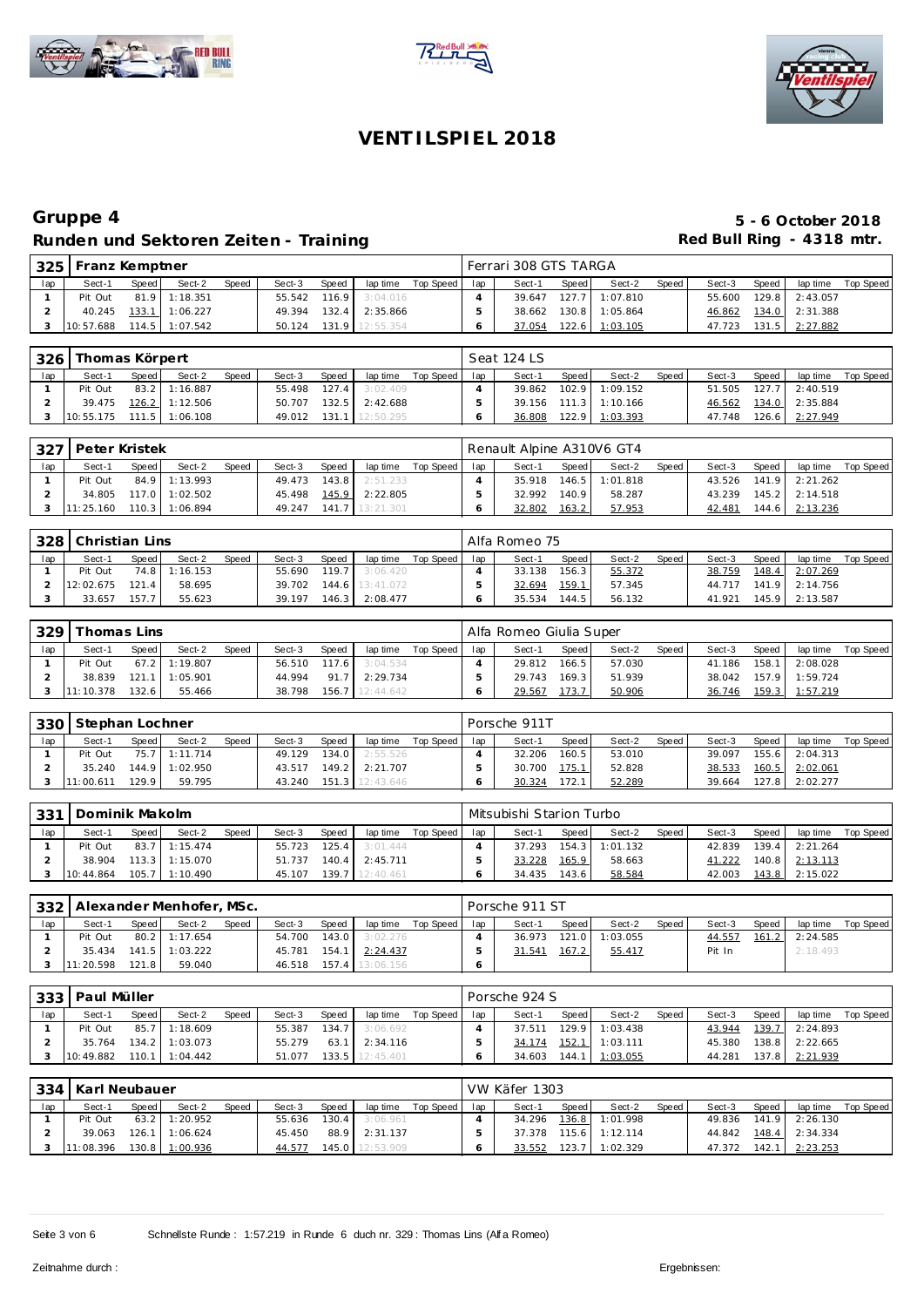





|                 |           | l 335   Stefan Niemand<br>Speed<br><b>Speed</b><br><b>Speed</b><br>Sect-2<br>Sect-3<br>$143.6$ 3:03.634<br>74.3 1:21.863<br>50.534 |                |  |        |  |                 |           |     | Porsche 911 SC |       |        |       |        |       |                |           |
|-----------------|-----------|------------------------------------------------------------------------------------------------------------------------------------|----------------|--|--------|--|-----------------|-----------|-----|----------------|-------|--------|-------|--------|-------|----------------|-----------|
| 1a <sub>D</sub> | Sect-1    |                                                                                                                                    |                |  |        |  | lap time        | Top Speed | lap | Sect-1         | Speed | Sect-2 | Speed | Sect-3 | Speed | lap time       | Top Speed |
|                 | Pit Out   |                                                                                                                                    |                |  |        |  |                 |           |     | 36.178         | 132.9 | 57.616 |       | 48.454 |       | 155.6 2:22.248 |           |
|                 | 33.651    |                                                                                                                                    | 137.0 1:07.218 |  | 46.045 |  | 83.8 2:26.914   |           |     | 32.160         | 158.8 | 55.291 |       | 38.845 |       | 163.9 2:06.296 |           |
|                 | 11:01.130 | 121.81                                                                                                                             | 57.736         |  | 41.364 |  | 147.3 12:40.230 |           |     | 30.498         | 169.9 | 53.029 |       | 38.517 | 140.3 | 2:02.044       |           |

| 336 |           | Michael Operschal<br>Speed<br>Speed<br>Speed<br>Sect-2<br>Sect-3<br>lap time<br>Sect-1<br>$109.1$ 1:08.645<br>Pit Out<br>161.4<br>44.963<br>2:31.449<br>$164.6$ 2:16.451 |                  |  |        |  |                 |           |     | AC Cobra 427 |                    |        |       |        |                   |                |           |
|-----|-----------|--------------------------------------------------------------------------------------------------------------------------------------------------------------------------|------------------|--|--------|--|-----------------|-----------|-----|--------------|--------------------|--------|-------|--------|-------------------|----------------|-----------|
| lap |           |                                                                                                                                                                          |                  |  |        |  |                 | Top Speed | lap | Sect-1       | Speed              | Sect-2 | Speed | Sect-3 | Speed             | lap time       | Top Speed |
|     |           |                                                                                                                                                                          |                  |  |        |  |                 |           |     | 31.257       | 155.2 <sub>1</sub> | 56.228 |       | 41.656 |                   | 169.8 2:09.141 |           |
|     | 33.612    | 132.9                                                                                                                                                                    | 59.992           |  | 42.847 |  |                 |           |     | 35.252       | 119.7              | 55.655 |       | 41.106 |                   | 168.2 2:12.013 |           |
|     | 11:49.762 |                                                                                                                                                                          | $111.8$ 1:03.653 |  | 43.253 |  | 165.9 13:36.668 |           |     | 30.116       | 161.0              | 54.206 |       | 41.766 | $156.3 \text{ l}$ | 2:06.088       |           |

| 337 | Walter Pfeffer |       |                |       |        |       |                       |             |     | Renault R5 Turbo 2 |       |        |         |        |       |           |           |
|-----|----------------|-------|----------------|-------|--------|-------|-----------------------|-------------|-----|--------------------|-------|--------|---------|--------|-------|-----------|-----------|
| lap | Sect-1         | Speed | Sect-2         | Speed | Sect-3 | Speed | lap time              | Top Speed I | lap | Sect-1             | Speed | Sect-2 | Speed I | Sect-3 | Speed | lap time  | Top Speed |
|     | Pit Out        |       | 77.7 1:15.351  |       | 54.943 |       | $143.4$ 2:59.403      |             |     |                    |       | Pit In |         | Pit In |       | 20:36.358 |           |
|     | 36.616         |       | 140.7 1:00.278 |       | 40.871 |       | <u>157.2 2:17.765</u> |             |     |                    |       |        |         |        |       |           |           |

| 338 | Kurt Praszl |       |                |              |        |       |                 |           |     | Renault Alpine A310 V6 |       |          |       |        |       |          |           |
|-----|-------------|-------|----------------|--------------|--------|-------|-----------------|-----------|-----|------------------------|-------|----------|-------|--------|-------|----------|-----------|
| lap | Sect-1      | Speed | Sect-2         | <b>Speed</b> | Sect-3 | Speed | lap time        | Top Speed | lap | Sect-1                 | Speed | Sect-2   | Speed | Sect-3 | Speed | lap time | Top Speed |
|     | Pit Out     |       | 90.2 1:15.090  |              | 49.689 | 141.2 | 2:52.015        |           |     | 36.135                 | 140.0 | 1:00.723 |       | 48.533 | 152.1 | 2:25.391 |           |
|     | 34.479      |       | 140.4 1:01.212 |              | 45.894 | 151.5 | 2:21.585        |           |     | 32.149                 | 155.6 | 57.219   |       | 42.546 | 150.4 | 2:11.914 |           |
|     | 11:19.628   | 135.4 | 1:08.504       |              | 52.707 |       | 142.7 13:20.839 |           |     | 31.563                 | 151.7 | 58.848   |       | 42.618 | 153.0 | 2:13.029 |           |

| 339 | Peter Prinz |       |                  |       |        |       |                        |           |     | Porsche 911 |           |                  |       |        |       |          |                  |
|-----|-------------|-------|------------------|-------|--------|-------|------------------------|-----------|-----|-------------|-----------|------------------|-------|--------|-------|----------|------------------|
| lap | Sect-1      | Speed | Sect-2           | Speed | Sect-3 | Speed | lap time               | Top Speed | lap | Sect-1      | Speed     | Sect-2           | Speed | Sect-3 | Speed | lap time | <b>Top Speed</b> |
|     | Pit Out     |       | $103.1$ 1:09.697 |       | 52.460 | 124.1 | 2:47.540               |           |     | 40.062      | 104.0     | 1:11.390         |       | 55.608 | 128.7 | 2:47.060 |                  |
|     | 38.930      |       | 123.0 1:10.992   |       | 48.188 | 121.1 | 2:38.110               |           |     | 40.939      |           | $116.4$ 1:15.259 |       | 52.175 | 138.3 | 2:48.373 |                  |
|     | 11:32.457   | 108.1 | 1:10.793         |       | 50.975 |       | <b>127.8</b> 13:34.225 |           |     | 39.769      | $117.3$ I | 1:09.226         |       | 51.093 | 115.8 | 2:40.088 |                  |

| 340 | Hans Pusch, Dr. |       |                 |              |        |       |                 |           |     | Porsche 911 SC |         |                  |       |        |       |                |           |
|-----|-----------------|-------|-----------------|--------------|--------|-------|-----------------|-----------|-----|----------------|---------|------------------|-------|--------|-------|----------------|-----------|
| lap | Sect-1          | Speed | Sect-2          | <b>Speed</b> | Sect-3 | Speed | lap time        | Top Speed | lap | Sect-1         | Speed I | Sect-2           | Speed | Sect-3 | Speed | lap time       | Top Speed |
|     | Pit Out         |       | 88.7 1:20.405   |              | 58.942 | 132.0 | 3:11.328        |           |     | 39.095         |         | 126.7 1:06.959   |       | 48.863 |       | 143.0 2:34.917 |           |
|     | 12:26.327       |       | $92.6$ 1:07.403 |              | 54.161 |       | 138.5 14:27.891 |           |     | 37.196         |         | $113.4$ 1:02.444 |       | 51.322 | 112.0 | 2:30.962       |           |
|     | 42.105          |       | 95.3 1:12.872   |              | 58.451 | 129.3 | 2:53.428        |           |     |                |         |                  |       |        |       |                |           |

| -341 | Maximilian Reder |       |                  |       |        |       |           |           |     | Alfasud Sprint |         |        |       |        |       |                  |           |
|------|------------------|-------|------------------|-------|--------|-------|-----------|-----------|-----|----------------|---------|--------|-------|--------|-------|------------------|-----------|
| lap  | Sect-1           | Speed | Sect-2           | Speed | Sect-3 | Speed | lap time  | Top Speed | lap | Sect-1         | Speed I | Sect-2 | Speed | Sect-3 | Speed | lap time         | Top Speed |
|      | Pit Out          |       | 70.7 1:18.375    |       | 56.151 | 119.2 | 3:02.107  |           |     | Pit Out        | 127.6   | 58.367 |       | 42.106 |       | $131.9$ 2:33.748 |           |
|      | 39.767           |       | $116.1$ 1:07.007 |       | 46.498 | 99.4  | 2:33.272  |           |     | 35.231         | 134.4   | 57.308 |       | 40.886 | 135.7 | 2:13.425         |           |
|      |                  |       | Pit In           |       | Pit In |       | 13:36.435 |           |     |                |         |        |       |        |       |                  |           |

|     |           | 342 Rudi Roubinek<br>Speed<br>Sect-2<br><b>Speed</b><br>Sect-3<br>Sect-1<br>Speed I<br>87.8 1:17.869<br>Pit Out<br>56.453<br>113.4<br>127.1 1:08.522 |                  |  |        |       |                 |             |     | Triumph Dolomite SPRINT |         |                |       |        |       |          |           |
|-----|-----------|------------------------------------------------------------------------------------------------------------------------------------------------------|------------------|--|--------|-------|-----------------|-------------|-----|-------------------------|---------|----------------|-------|--------|-------|----------|-----------|
| lap |           |                                                                                                                                                      |                  |  |        |       | lap time        | Top Speed I | lap | Sect-1                  | Speed I | Sect-2         | Speed | Sect-3 | Speed | lap time | Top Speed |
|     |           |                                                                                                                                                      |                  |  |        |       | 3:05.982        |             |     | 39.408                  |         | 128.8 1:04.794 |       | 48.096 | 121.9 | 2:32.298 |           |
|     | 40.810    |                                                                                                                                                      |                  |  | 51.561 | 120.5 | 2:40.893        |             |     | 38.705                  | 131.3   | 1:05.356       |       | 49.314 | 123.3 | 2:33.375 |           |
|     | 11:10.899 |                                                                                                                                                      | $114.4$ 1:08.665 |  | 49.833 |       | 120.4 13:09.397 |             |     | 40.052                  | 131.9   | 1:05.844       |       | 48.493 | 125.4 | 2:34.389 |           |

|     | 343   Michael Schaude |       |                  |       |        |       |                 |           |     | Ford GTD GT40 |       |        |       |        |       |          |           |
|-----|-----------------------|-------|------------------|-------|--------|-------|-----------------|-----------|-----|---------------|-------|--------|-------|--------|-------|----------|-----------|
| lap | Sect-1                | Speed | Sect-2           | Speed | Sect-3 | Speed | lap time        | Top Speed | lap | Sect-1        | Speed | Sect-2 | Speed | Sect-3 | Speed | lap time | Top Speed |
|     | Pit Out               |       | 91.9 1:08.988    |       | 50.532 | 121.8 | 2:42.697        |           |     | 31.718        | 142.8 | 55.843 |       | 40.648 | 180.9 | 2:08.209 |           |
|     | 38.006                |       | $115.6$ 1:04.539 |       | 41.449 |       | 168.8 2:23.994  |           |     | 32.799        | 158.4 | 54.699 |       | Pit In |       | 2:21.603 |           |
|     | 11:25.322             |       | 105.4 1:01.964   |       | 40.561 |       | 179.7 13:07.847 |           |     |               |       |        |       |        |       |          |           |

|     | 344   Michael Schellenberger |       |                |       |        |       |                       |           |     | Porsche 944 |       |                |       |        |       |                       |           |
|-----|------------------------------|-------|----------------|-------|--------|-------|-----------------------|-----------|-----|-------------|-------|----------------|-------|--------|-------|-----------------------|-----------|
| lap | Sect-1                       | Speed | Sect-2         | Speed | Sect-3 | Speed | lap time              | Top Speed | lap | Sect-1      | Speed | Sect-2         | Speed | Sect-3 | Speed | lap time              | Top Speed |
|     | Pit Out                      |       | 93.4 1:15.983  |       | 57.743 |       | 130.0 3:04.135        |           |     | 38.294      |       | 121.6 1:06.772 |       | 49.654 |       | $136.2$ 2:34.720      |           |
|     | 38.850                       |       | 133.1 1:04.965 |       |        |       | 45.865 138.3 2:29.680 |           |     | 35.660      | 153.6 | 58.977         |       |        |       | 41.868 141.2 2:16.505 |           |
|     | 11:16.467                    |       | 123.3 1:02.296 |       | 49.118 |       | 137.2 13:07.881       |           |     | 34.203      | 155.2 | 57.210         |       | 41.565 |       | 140.4 2:12.978        |           |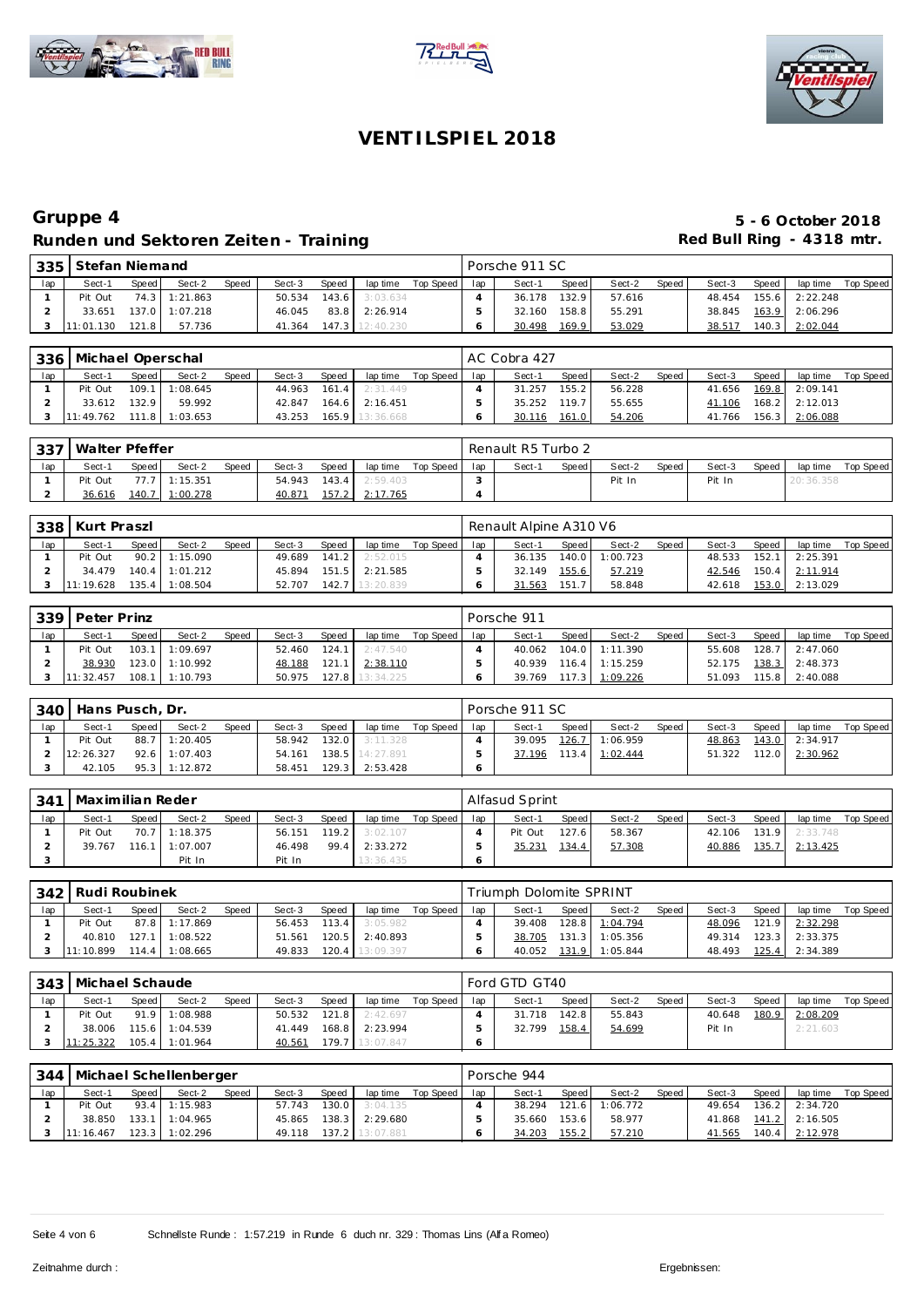





| 345 | Michael Schiedauf |       |                  |              |        |              |            |           |     | Porsche 911 Carrera Cabrio |       |                  |       |        |       |                |           |
|-----|-------------------|-------|------------------|--------------|--------|--------------|------------|-----------|-----|----------------------------|-------|------------------|-------|--------|-------|----------------|-----------|
| lap | Sect-1            | Speed | Sect-2           | <b>Speed</b> | Sect-3 | <b>Speed</b> | lap time   | Top Speed | lap | Sect-1                     | Speed | Sect-2           | Speed | Sect-3 | Speed | lap time       | Top Speed |
|     | Pit Out           |       | $63.5$ 1:20.666  |              | 57.781 | 120.8        | 3:10.013   |           |     | 34.788                     |       | 123.0 1:00.054   |       | 42.515 | 147.1 | 2:17.357       |           |
|     | 39.865            |       | $115.0$ 1:04.464 |              | 43.918 | 143.6        | 2:28.247   |           |     | 36.623                     |       | $121.4$ 1:12.263 |       | 44.075 |       | 148.6 2:32.961 |           |
|     | 11:15.566         |       | $102.1$ 1:07.525 |              | 46.881 | 146.1        | 113:09.972 |           |     | 35.568                     | 124.6 | 1:03.461         |       | 44.284 | 139.9 | 2:23.313       |           |

|     | 346   Markus Schmidt |       |                |              |        |       |                 |           |     | Porsche 911 RS 3.0 |       |          |       |        |       |                  |           |
|-----|----------------------|-------|----------------|--------------|--------|-------|-----------------|-----------|-----|--------------------|-------|----------|-------|--------|-------|------------------|-----------|
| lap | Sect-1               | Speed | Sect-2         | <b>Speed</b> | Sect-3 | Speed | lap time        | Top Speed | lap | Sect-1             | Speed | Sect-2   | Speed | Sect-3 | Speed | lap time         | Top Speed |
|     | Pit Out              |       | 69.8 1:11.508  |              | 48.055 | 144.2 | 2:52.049        |           |     | 34.537             | 142.1 | 1:00.654 |       | 39.983 |       | 157.9 2:15.174   |           |
|     | 35.405               |       | 132.9 1:08.088 |              | 43.009 |       | 151.5 2:26.502  |           |     | 30.607             | 169.1 | 54.253   |       | 38.155 |       | $163.1$ 2:03.015 |           |
|     | 11:06.644            |       | 140.0 1:01.453 |              | 46.879 |       | 149.6 12:54.976 |           |     | 30.044             | 177.2 | 51.941   |       | 38.679 |       | 167.4 2:00.664   |           |

| 347 |           |         | Thomas Schwarzmeier |       |        |       |                 |           |     | Porsche 911 SC |        |        |       |        |       |                  |           |
|-----|-----------|---------|---------------------|-------|--------|-------|-----------------|-----------|-----|----------------|--------|--------|-------|--------|-------|------------------|-----------|
| lap | Sect-1    | Speed   | Sect-2              | Speed | Sect-3 | Speed | lap time        | Top Speed | lap | Sect-1         | Speed  | Sect-2 | Speed | Sect-3 | Speed | lap time         | Top Speed |
|     | Pit Out   |         | $63.5$ 1:20.949     |       | 56.652 |       | 128.6 3:08.722  |           |     | 36.075         | 135.91 | 56.885 |       | 48.756 |       | $154.5$ 2:21.716 |           |
|     | 36.800    |         | 155.2 1:00.033      |       | 45.201 |       | 147.9 2:22.034  |           |     | 34.455         | 139.7  | 58.035 |       | 40.000 |       | 161.9 2:12.490   |           |
|     | 11:17.356 | $127.6$ | 58.365              |       | 43.897 |       | 149.8 12:59.618 |           |     | 30.474         | 168.5  | 53.932 |       | 40.311 | 122.2 | 2:04.717         |           |

| 348 | Guenter Stephan |       |                  |       |        |       |                       |           | <b>MGB</b> |        |       |        |       |        |       |                |           |
|-----|-----------------|-------|------------------|-------|--------|-------|-----------------------|-----------|------------|--------|-------|--------|-------|--------|-------|----------------|-----------|
| lap | Sect-1          | Speed | Sect-2           | Speed | Sect-3 | Speed | lap time              | Top Speed | lap        | Sect-1 | Speed | Sect-2 | Speed | Sect-3 | Speed | lap time       | Top Speed |
|     | Pit Out         |       | 81.6 1:18.434    |       | 58.313 | 115.6 | 3:05.283              |           |            | 34.556 | 153.6 | 59.958 |       | 42.453 |       | 141.2 2:16.967 |           |
|     | 38.700          | 140.0 | 58.357           |       |        |       | 42.416 139.4 2:19.473 |           |            | 34.191 | 153.4 | 55.333 |       | 40.810 |       | 144.6 2:10.334 |           |
|     | 10:45.932       |       | $115.1$ 1:03.213 |       | 48.461 |       | 138.1 12:37.606       |           |            | 33.979 | 154.1 | 55.218 |       | 40.545 |       | 141.0 2:09.742 |           |

|     | 349 Clemens Stiegholzer |         |                  |       |              |       |                 |           |     | Ferrari 208 |         |                |         |        |       |                  |           |
|-----|-------------------------|---------|------------------|-------|--------------|-------|-----------------|-----------|-----|-------------|---------|----------------|---------|--------|-------|------------------|-----------|
| lap | Sect-1                  | Speed I | Sect-2           | Speed | Sect-3       | Speed | lap time        | Top Speed | lap | Sect-1      | Speed I | Sect-2         | Speed I | Sect-3 | Speed | lap time         | Top Speed |
|     | Pit Out                 |         | 87.2 1:14.822    |       | 56.649 117.4 |       | 2:50.831        |           |     | 41.384      |         | 115.5 1:06.221 |         | 49.008 |       | $119.5$ 2:36.613 |           |
|     | 12:11.551               |         | $106.4$ 1:12.367 |       | 51.026       |       | 121.1 14:14.944 |           |     | 40.606      | 119.1   | 1:04.610       |         | 48.755 | 120.3 | 2:33.971         |           |
|     | 42.531                  |         | 115.0 1:08.670   |       | 52.267       | 114.2 | 2:43.468        |           |     |             |         |                |         |        |       |                  |           |

| 350 | Thomas Wilhelm |       |                  |       |        |       |          |           |     | Ford GT 40 CAV |       |          |       |        |              |          |           |
|-----|----------------|-------|------------------|-------|--------|-------|----------|-----------|-----|----------------|-------|----------|-------|--------|--------------|----------|-----------|
| lap | Sect-1         | Speed | Sect-2           | Speed | Sect-3 | Speed | lap time | Top Speed | lap | Sect-1         | Speed | Sect-2   | Speed | Sect-3 | <b>Speed</b> | lap time | Top Speed |
|     | Pit Out        |       | $121.1$ 1:02.149 |       | 42.900 | 171.2 | 2:19.886 |           |     | 31.402         | 144.0 | 1:02.393 |       | 52.334 | 63.7         | 2:26.129 |           |
|     | 31.420         | 158.1 | 54.986           |       | 44.470 | 149.0 | 2:10.876 |           |     |                |       |          |       |        |              |          |           |

| $-351$ | Josef Wimmer |       |                  |              |              |        |                        |           |     | Fiat 124 Spider |       |                |       |        |       |                       |           |
|--------|--------------|-------|------------------|--------------|--------------|--------|------------------------|-----------|-----|-----------------|-------|----------------|-------|--------|-------|-----------------------|-----------|
| lap    | Sect-1       | Speed | Sect-2           | <b>Speed</b> | Sect-3       | Speed. | lap time               | Top Speed | lap | Sect-1          | Speed | Sect-2         | Speed | Sect-3 | Speed | lap time              | Top Speed |
|        | Pit Out      |       | 100.2 1:08.713   |              |              |        | 50.623 119.5 2:44.516  |           |     | 40.195          |       | 129.6 1:05.331 |       | 46.546 |       | 128.0 2:32.072        |           |
|        | 39.710       |       | 124.9 1:05.407   |              | 51.254 121.2 |        | 2:36.371               |           |     | 37.238          |       | 130.7 1:01.461 |       |        |       | 45.198 128.1 2:23.897 |           |
|        | 11:33.165    |       | $100.3$ 1:07.344 |              |              |        | 52.768 125.3 13:33.277 |           |     | 38.670          |       | 136.5 1:01.725 |       | 44.657 |       | 129.5 2:25.052        |           |

|     | 353   Andreas Geldner |       |                  |              |        |         |           |           |     | Opel Kadett GT/E |       |        |       |        |       |          |           |  |  |
|-----|-----------------------|-------|------------------|--------------|--------|---------|-----------|-----------|-----|------------------|-------|--------|-------|--------|-------|----------|-----------|--|--|
| lap | Sect-1                | Speed | Sect-2           | <b>Speed</b> | Sect-3 | Speed   | lap time  | Top Speed | lap | Sect-1           | Speed | Sect-2 | Speed | Sect-3 | Speed | lap time | Top Speed |  |  |
|     | Pit Out               |       | 60.0 1:20.995    |              | 56.673 | $138.6$ | 3:03.929  |           |     | 33.384           | 148.9 | 59.253 |       | 43.046 | 146.7 | 2:15.683 |           |  |  |
|     | 32.008                |       | $172.3$ 1:02.719 |              | 44.546 | 154.3   | 2:19.273  |           |     | 33.288           | 158.1 | 56.087 |       | 41.052 | 151.3 | 2:10.427 |           |  |  |
|     | 10:40.884             |       | $104.1$ 1:10.506 |              | 44.510 | 147.9   | 12:35.900 |           |     | 31.661           | 169.1 | 56.134 |       | 42.528 | 98.8  | 2:10.323 |           |  |  |

| 354 | Karlheinz Huber              |         |                  |       |        |       |                        |           |     | Alfa Romeo GTV 2000 |       |                    |       |        |       |                       |           |  |  |
|-----|------------------------------|---------|------------------|-------|--------|-------|------------------------|-----------|-----|---------------------|-------|--------------------|-------|--------|-------|-----------------------|-----------|--|--|
| lap | Sect-1                       | Speed I | Sect-2           | Speed | Sect-3 | Speed | lap time               | Top Speed | lap | Sect-1              | Speed | Sect-2             | Speed | Sect-3 | Speed | lap time              | Top Speed |  |  |
|     | Pit Out                      |         | 80.5 1:17.192    |       | 56.301 | 116.6 | 3:00.868               |           |     | 41.527              |       | $116.3$   1:12.216 |       |        |       | 51.916 118.4 2:45.659 |           |  |  |
|     | $12:49.350$ $107.1$ 1:11.069 |         |                  |       |        |       | 50.945 117.3 14:51.364 |           |     | 44.079              |       | 123.2 1:04.198     |       |        |       | 51.076 118.9 2:39.353 |           |  |  |
|     | 45.509                       |         | $111.5$ 1:14.204 |       | 54.141 |       | 117.1 2:53.854         |           |     |                     |       |                    |       |        |       |                       |           |  |  |

|     | 355   Mario Wurstbauer |       |                  |       |        |       |                         |           |     | Ford Capri 206RS |       |                |       |        |       |                         |           |  |  |
|-----|------------------------|-------|------------------|-------|--------|-------|-------------------------|-----------|-----|------------------|-------|----------------|-------|--------|-------|-------------------------|-----------|--|--|
| lap | Sect-1                 | Speed | Sect-2           | Speed | Sect-3 | Speed | lap time                | Top Speed | lap | Sect-1           | Speed | Sect-2         | Speed | Sect-3 | Speed | lap time                | Top Speed |  |  |
|     | Pit Out                |       | 88.7 1:13.736    |       | 49.624 | 138.1 | 2:51.087                |           |     | 34.734           |       | 136.5 1:01.001 |       | 43.576 |       | 141.9 2:19.311          |           |  |  |
|     | 35.413                 |       | $119.2$ 1:02.219 |       |        |       | 45.501  141.4  2:23.133 |           |     | 35.082           |       | 121.6 1:09.124 |       |        |       | 44.330  144.2  2:28.536 |           |  |  |
|     | 12:19.356              |       | $115.9$ 1:03.508 |       | 47.318 |       | 141.7 14:10.182         |           |     | 35.012           |       | 139.7 1:00.355 |       | 44.455 | 129.7 | 2:19.822                |           |  |  |